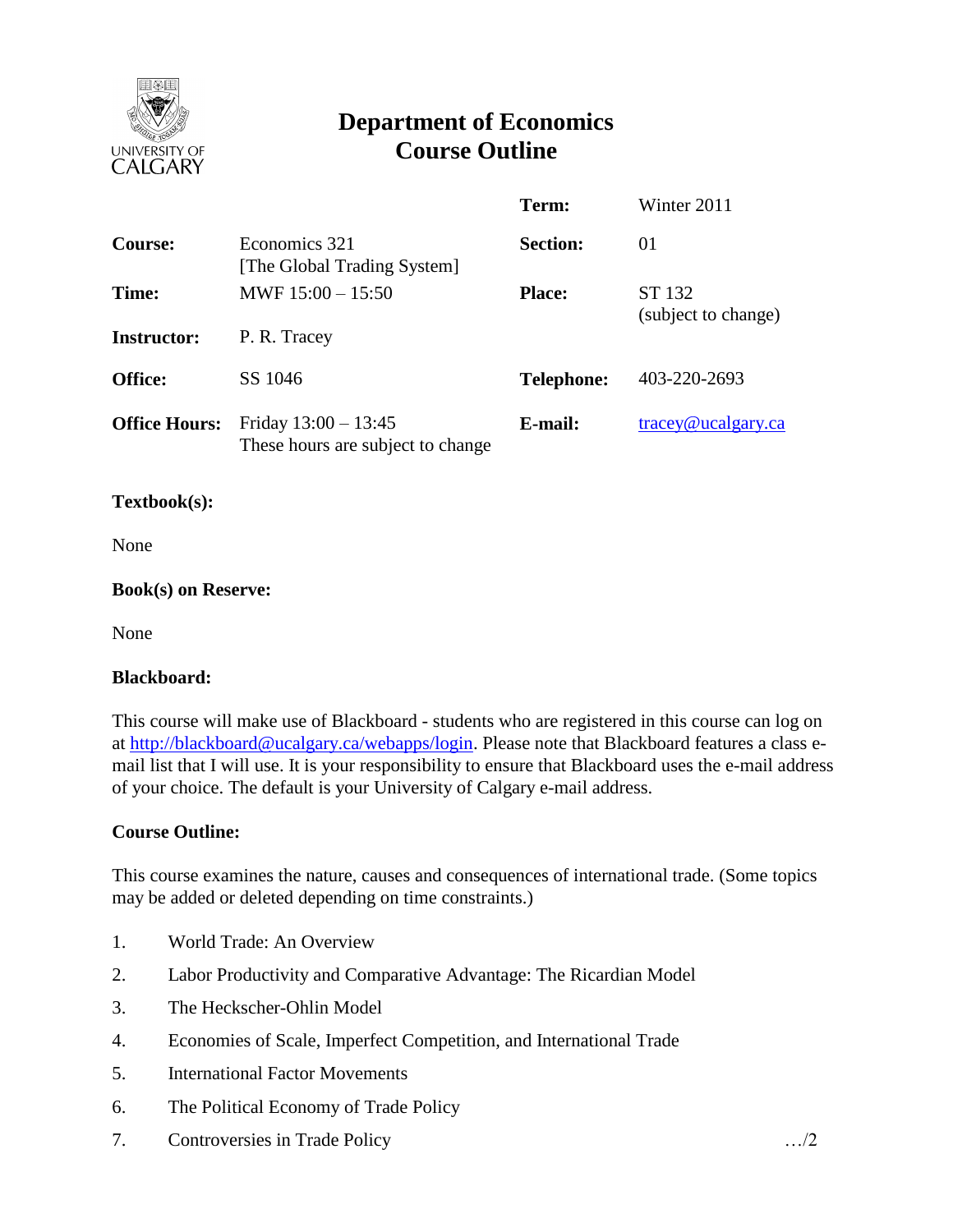## 8. Exchange Rates and Open-Economy Macroeconomics

A follow-up course, Economics 425 (International Trade II), provides students with a more detailed explanation of trade flows and goes on to consider issues such as: strategic trade policy in the presence of imperfect competition; trade, growth and technological change; trade-related aspects of intellectual property; and trade, trade policy and the environment. Normally, Economics 321 is a prerequisite for Economics 425 and Economics 357 (Intermediate Microeconomics II) is a co-requisite.

## **Grade Determination and Final Examination Details:**

| Midterm                  | 30% Monday, February 7, 2011                           |
|--------------------------|--------------------------------------------------------|
| Assignment               | 20% Monday, March 7, 2011 (Late assignment will not be |
|                          | accepted.)                                             |
| <b>Final Examination</b> | 50% Scheduled by Registrar $-2$ Hours                  |

The midterm exam will be held in class on the date indicated. The time and location of the final exam, which will be two hours in length, will be scheduled by the Registrar's Office. Exam questions may consist of multiple choice questions. The use of a non-programmable calculator during exams is permitted. The use of graphing calculators, computers, and cell phones is not permitted.

The midterm exam, assignment, and the final exam are marked on a numerical basis. The grades are then added using the weights indicated above. As a guide to determining standing, these letter grade equivalences will generally apply:

| $A+$ 97 - 100 | B 79 - 83       |   | $C-$ 62 - 66 |
|---------------|-----------------|---|--------------|
| A 92-96       | B- 76-78        |   | $D+ 57 - 61$ |
| $A - 89 - 91$ | $C_{+}$ 73 - 75 | D | $50 - 56$    |
| $B+$ 84 - 88  | C $67 - 72$     |   | $F = 0 - 49$ |

## **Notes:**

- 1. Make-up midterm exams and deferred midterm exams will not be given. Deferred final examinations do not have to cover the same material or have the same format as the regular final examination.
- 2. Examinations will not be given prior to the scheduled date.
- 3. Students will not be given extra time to complete tests and exams.
- 4. Students should be aware of the academic regulations outlined in The University of Calgary Calendar.